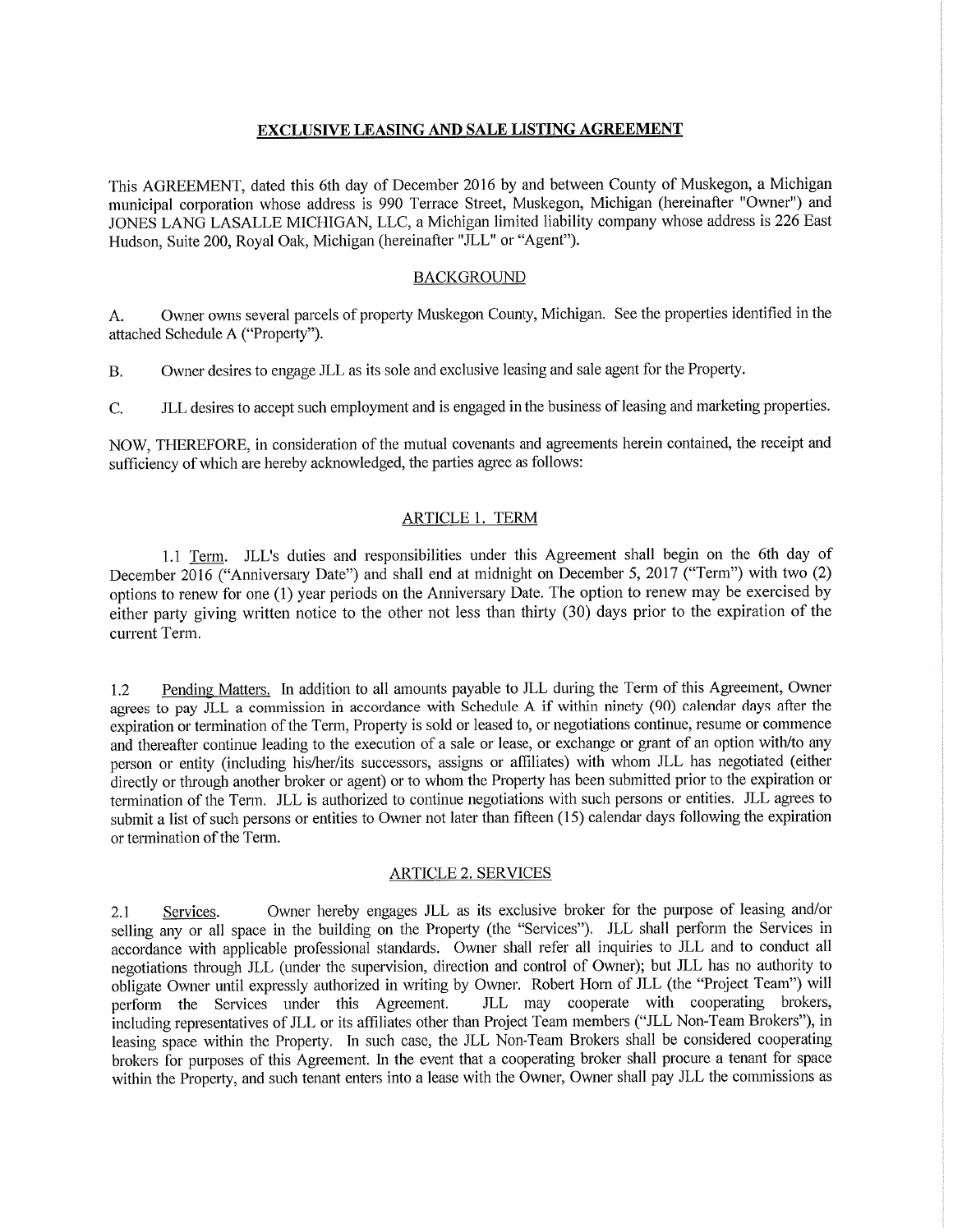set forth in Schedule A to this Agreement. All final business decisions shall be made solely by Owner. All tenant leases shall be prepared by Owner's counsel with assistance from JLL.

 $2.2$ Advertising. JLL shall prepare and submit to Owner for approval a proposed marketing plan and budget for the leasing, sale, promotion, and marketing of the Property (which once approved shall be the "Approved Marketing Plan and Budget"). Such proposed plan shall include proposed leasing guidelines (including allowances for tenant improvements, commission rates and any broker incentives, if applicable) for use in marketing and leasing the Property. JLL shall cause advertising plans and promotional material to be prepared to further rentals in accordance with the Approved Marketing Plan and Budget. Such plans or material shall only be used if approved in advance by Owner.

 $2.3$ Security Deposits. JLL shall not accept security deposits, letters of credit or any other security or financial instruments on behalf of Owner, and shall instruct tenants to tender such deposits and instruments directly to Owner or persons designated by Owner.

 $2.4$ Technical Matters. Owner acknowledges, however, that JLL is not an expert in and is not responsible for any legal, regulatory, tax, accounting, engineering, environmental or other technical matters, all of which shall be solely Owner's responsibility; provided, however, JLL shall, based on its professional expertise, assist Owner in connection with such matters, including giving Owner recommendations as to experts to use for such matters and coordinating the work of such experts with the other parties working on the transaction, but in no event shall JLL have responsibility for the work of such experts.

### ARTICLE 3. COMPENSATION

JLL shall receive remuneration for its services as set forth in Schedule A to this Agreement.

## **ARTICLE 4. NOTICES**

All notices, demands, consents and reports provided for in this Agreement shall be in writing and shall be given to the Owner or JLL at the address set forth below or at such other address as they individually may specify thereafter in writing:

| OWNER:          | Muskegon County<br>990 Terrace St.<br>Muskegon, MI 49442<br>Beth Dick c/o Finance & Management Services       |
|-----------------|---------------------------------------------------------------------------------------------------------------|
| With copies to: | Williams Hughes, PLLC<br>120 West Apple Avenue, POB 599<br>Muskegon, MI 49443<br>Attention: Douglas M. Hughes |
| JLL:            | Jones Lang LaSalle<br>226 E. Hudson, Suite 200<br>Royal Oak, MI 48067<br>Attention: Larry Emmons              |
| With copies to: | Jones Lang LaSalle<br>200 East Randolph Drive<br>Chicago, IL 60601<br>Attention: General Counsel              |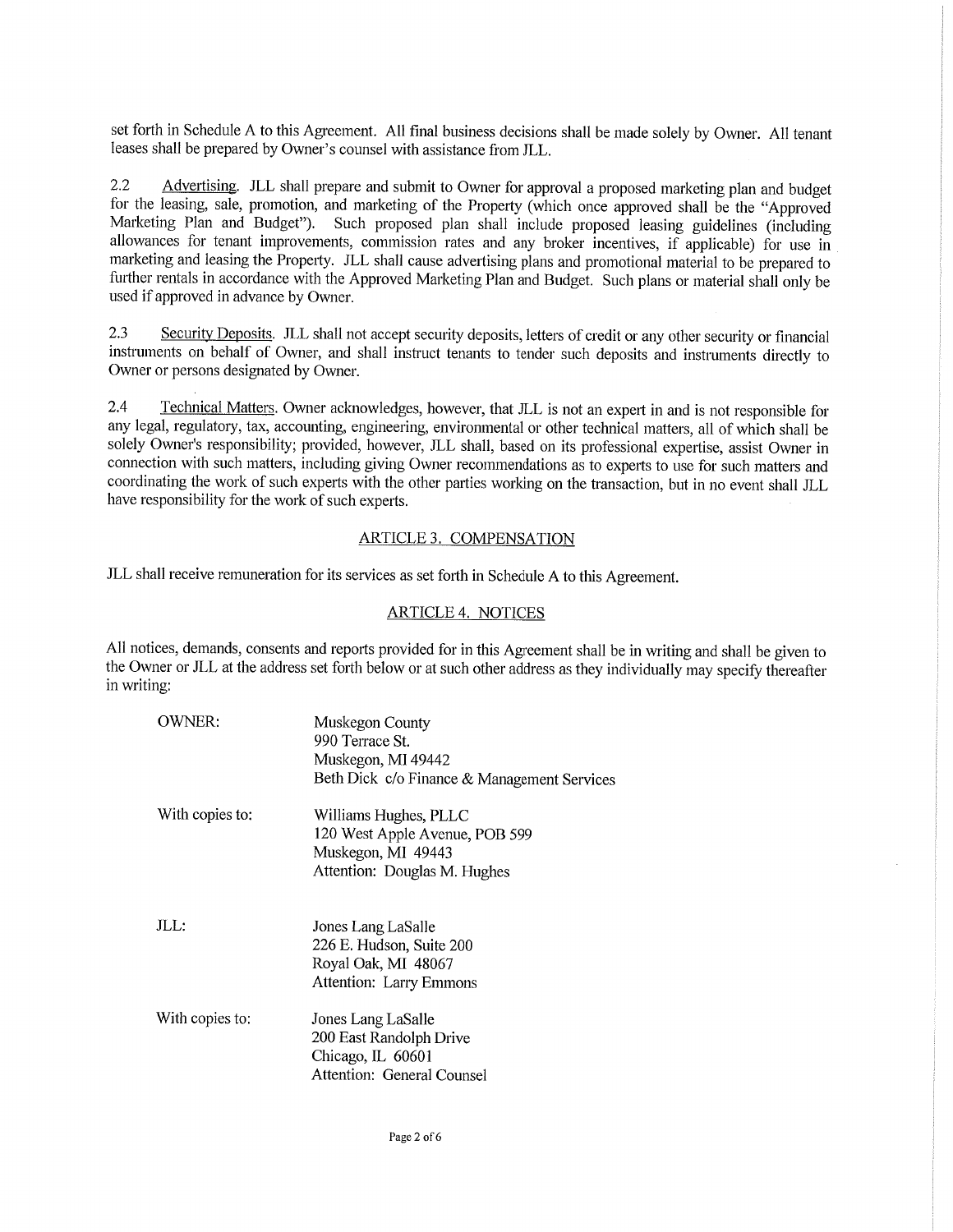Such notice or other communication shall be delivered by hand or by nationally recognized overnight courier service. For purposes of this Agreement, notices will be deemed to have been given upon receipt or refusal of receipt.

### ARTICLE 5. GENERAL PROVISIONS

Confidentiality; Publicity. JLL shall keep confidential all non-public information obtained from Owner  $5.1$ relating to the Services, except as reasonably required in order to perform Services hereunder. In addition, any and all data and studies created in connection with the Services shall belong to Owner. Owner agrees that JLL may publicize its role in any transaction Owner enters into, provided JLL does not disclose any financial information regarding such transaction. JLL may use Owner's name in a list of clients for marketing and promotional purposes.

 $5.2$ Limited Liability. Neither party shall be liable to the other for, and each party hereby waives any and all rights to claim against the other, any special, indirect, incidental, consequential, punitive or exemplary damages in connection with this Agreement, including, but not limited to, lost profits, even if the party has knowledge of the possibility of such damages; and in no event shall JLL's liability to Owner with respect to any particular lease. lease renewal, extension, sale or modification transaction exceed the fees paid to JLL in connection with such transaction.

Miscellaneous. This Agreement represents the complete and final understanding between JLL and Owner  $5.3.$ with respect to the Services and may not be waived, amended, or modified by either party, unless such waiver, amendment or modification is in writing and signed by both parties. If any provision of this Agreement is invalid under applicable law, such invalidity shall not affect the other provisions of this Agreement. This Agreement shall be governed by the laws of the state of Michigan. This Agreement is binding upon the parties hereto and their respective successors. This Agreement may not be assigned by either party except to any other entity which acquires all or substantially all of the business and employees of such party.

Non-Discrimination. The parties hereto acknowledge that it is illegal to refuse to display, lease or sell to 5.4. or from any person because of one's membership in a protected class, e.g.: race, color, religion, national origin, sex, ancestry, age, marital status, physical or mental handicap, familial status, or any other protected class and agree not to discriminate unlawfully against anyone in a protected class.

Survival. The provisions of Section 1.3, Article 4 and Sections 5.1, 5.2, and 5.6 of this Agreement shall 55 survive the expiration or termination of the Term of this Agreement.

Attorney's Fees; JURY WAIVER; Late Payments. If either party shall institute any action or proceeding 5.6 against the other relating to the provisions of this Agreement, then each party shall be responsible for its own expenses and attorneys' fees. THE PARTIES HEREBY WAIVE TRIAL BY JURY. Delinquent payments hereunder shall earn interest at the rate of one-and-a-half  $(1-1/2)$  percent per month from the date due until paid.

Sale of the Property. In the event of a sale or other conveyance of the Property or any portion of the 5.7 property by Owner, any portion of the commission which has not yet been paid to JLL pursuant to this Agreement shall thereupon become due and payable by Owner in full on the closing of the conveyance of the Property. In addition. Owner shall remain liable thereafter for any unearned portion of the commission as it becomes due and payable unless buyer of the Property executes and delivers to JLL an agreement, reasonably acceptable to JLL, assuming the obligation to pay the unearned portion of the commission, then Owner shall have no further liability for the unearned portion of the commission.

5.8 Authorization to Act. JLL represents that (i) it is validly organized, existing and authorized to do business under Michigan law; (ii) it has the full power and lawful authority to enter into this Agreement; and (iii) the execution of this Agreement by the individual who has signed below is legally binding on JLL.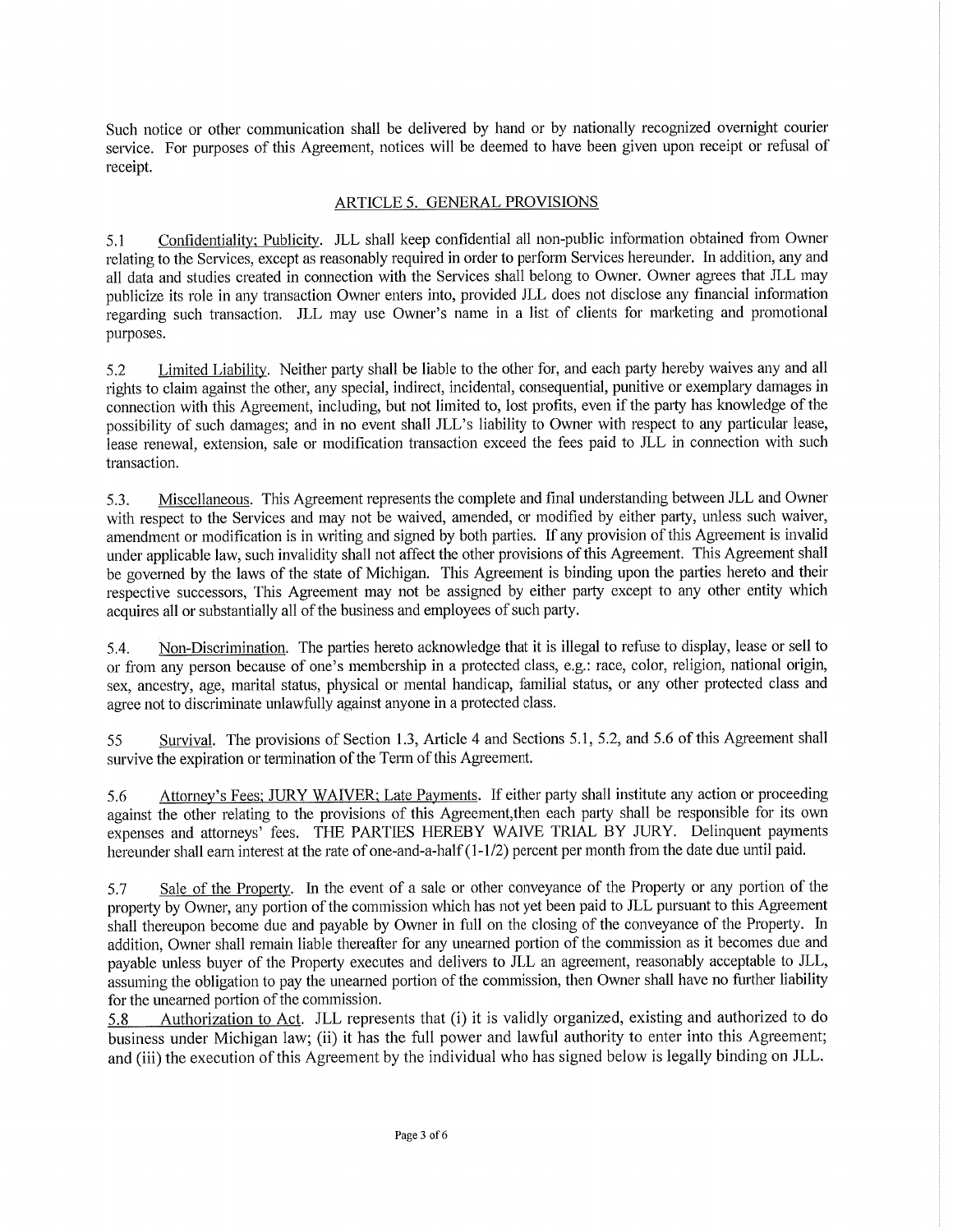IN WITNESS WHEREOF the parties hereto have executed this Agreement on the date and year first above written.

County of Muskegon

 $\Lambda$  $By:$ Name: Terry J. Sal

Title: Chairman of the Board Muskegon County Board of Commissioners

JONES LANG LASALLE MICHIGAN LLC

By:

Name: *Larry H. Emmons* Title: Managing Director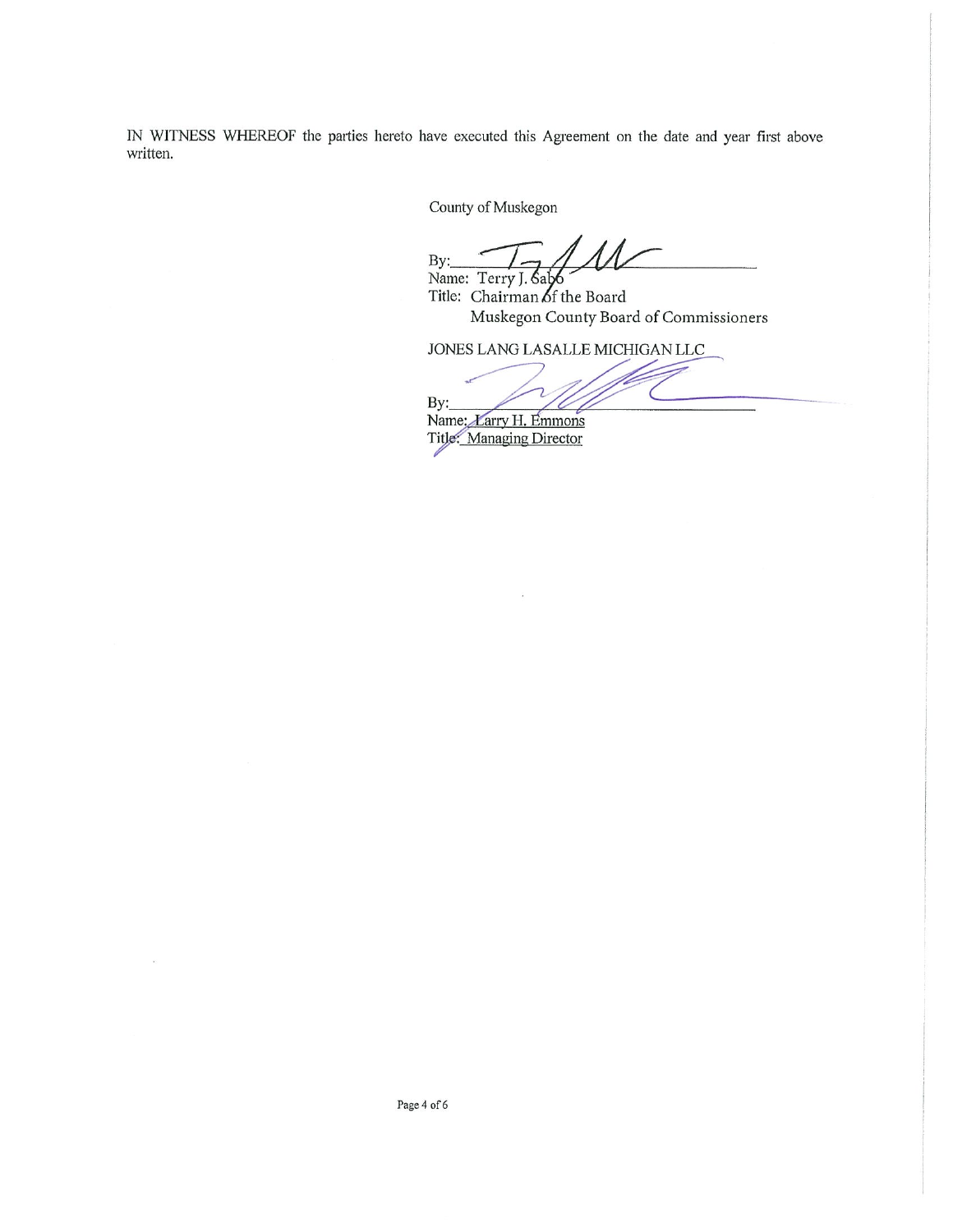### **SCHEDULE A**

#### L. Agent's Compensation:

- A. New Leases and Expansions: Six (6%) percent of the net base rental for the first sixty (60) months in which rent is to be paid plus three  $(3%)$  percent of the net base rental for the remaining term.
- B. Renewals and Extensions: One-half of the amounts list above for new leases.
- C. Time of Payment: For new leases, 50% of the commission shall be due and payable upon execution of the lease by Owner and the prospective tenant; 50% of the commission shall be due and payable upon tenant occupancy. For expansions and renewals, 100% of the commission shall be due and payable upon execution of the lease amendment or other definitive document evidencing such transaction by Owner and the tenant.

For purposes of this Agreement "Base Rent" shall mean the base rent payable by a tenant. The following shall be excluded from Base Rent:

- a) Any free rent or other abatement of rent allowed by Owner;
- b) Amounts payable, by reason of rent inclusion or otherwise, for electricity, or after hours utilities, utility services, heat and/or air-conditioning or other services;
- c) Payments by tenant of any additional rent charges, for operating expenses (including management recovery cost) of the Property; real estate taxes; wage or labor rate payments, or any lease cancellation payments; and
- d) Any moving costs of tenant paid by Owner or credited to tenant.
- D. Sale Commissions: The Sale Transaction Fee is Six (6%) percent of the Gross Proceeds. For purposes of calculating the Sale Transaction Fee payable to JLL under this Agreement, the term "Gross Proceeds" shall mean the total value of the gross consideration (including without limitation, cash, notes, abated, securities, property, obligations or mortgages assumed or taken subject to, and any other form of consideration) to be received by Owner and/or its investors in connection with the Transaction. Gross Proceeds shall include any portion of the purchase price placed in escrow or subject to a holdback as part of the Transaction but shall not be adjusted by any fees, prorations or closing expenses. The Sale Transaction Fee will become due and payable by Owner upon consummation of a Transaction, whether or not through the efforts of JLL, provided Owner has entered into a letter of intent or definitive agreement for the Transaction during the Term of this Agreement.

For purposes of this Agreement, the term "Transaction" shall include a direct or indirect transaction with respect to the Property or of the interests in any entity holding title to the Property, whether accomplished through a sale, merger, consolidation or otherwise; any direct or indirect transaction with respect to a partial ownership interest in the Property; or any capital investment structured as a financing, joint venture or any combination thereof. In no event, however, shall a Transaction be deemed to have occurred if the Transaction does not close for any reason; and in such case JLL shall not be entitled to any Sale Transaction Fee.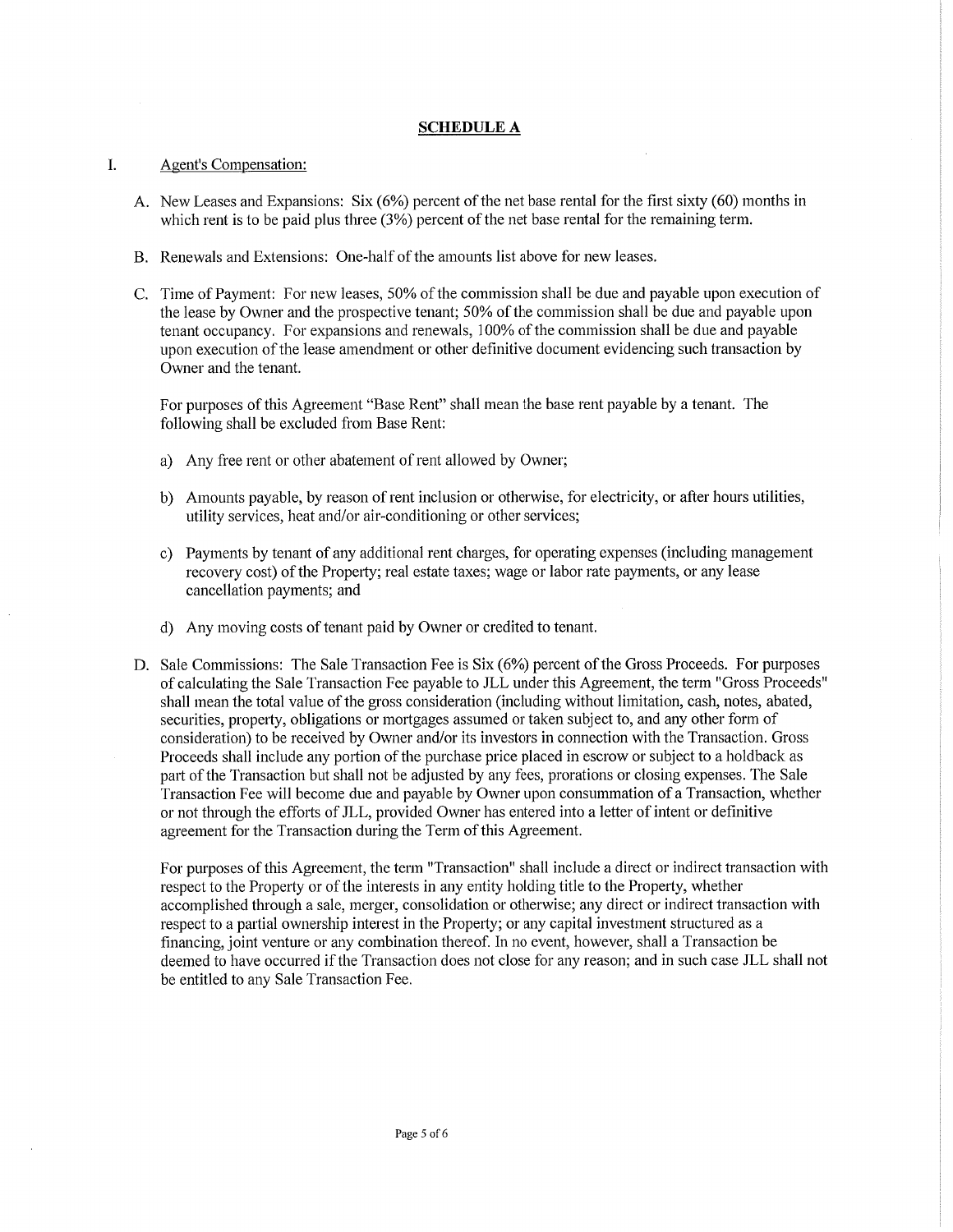- $\prod$ . Properties included but not limited to:
	- A. Muskegon County Airport Business Park, City of Norton Shores
		- Lot 5 Approximately 1.9 Acres Lot 9 Approximately 1.7 Acres
		- Lot 12 Approximately 1.7 Acres
		- Lot 13 Approximately 3.2 Acres
		- Lot 17 Approximately 2.3 Acres

For the sale price of \$30,000 an acre

B. Muskegon County Business Park North



For the sale price of \$30,000 an acre for part or whole.

C. Part or whole of the 2300 Acres Waste Water treatment Plant located at 698 N. Maple Island Road, PP #11-024-400-0001-00, for the sale price of \$10,000 per acre.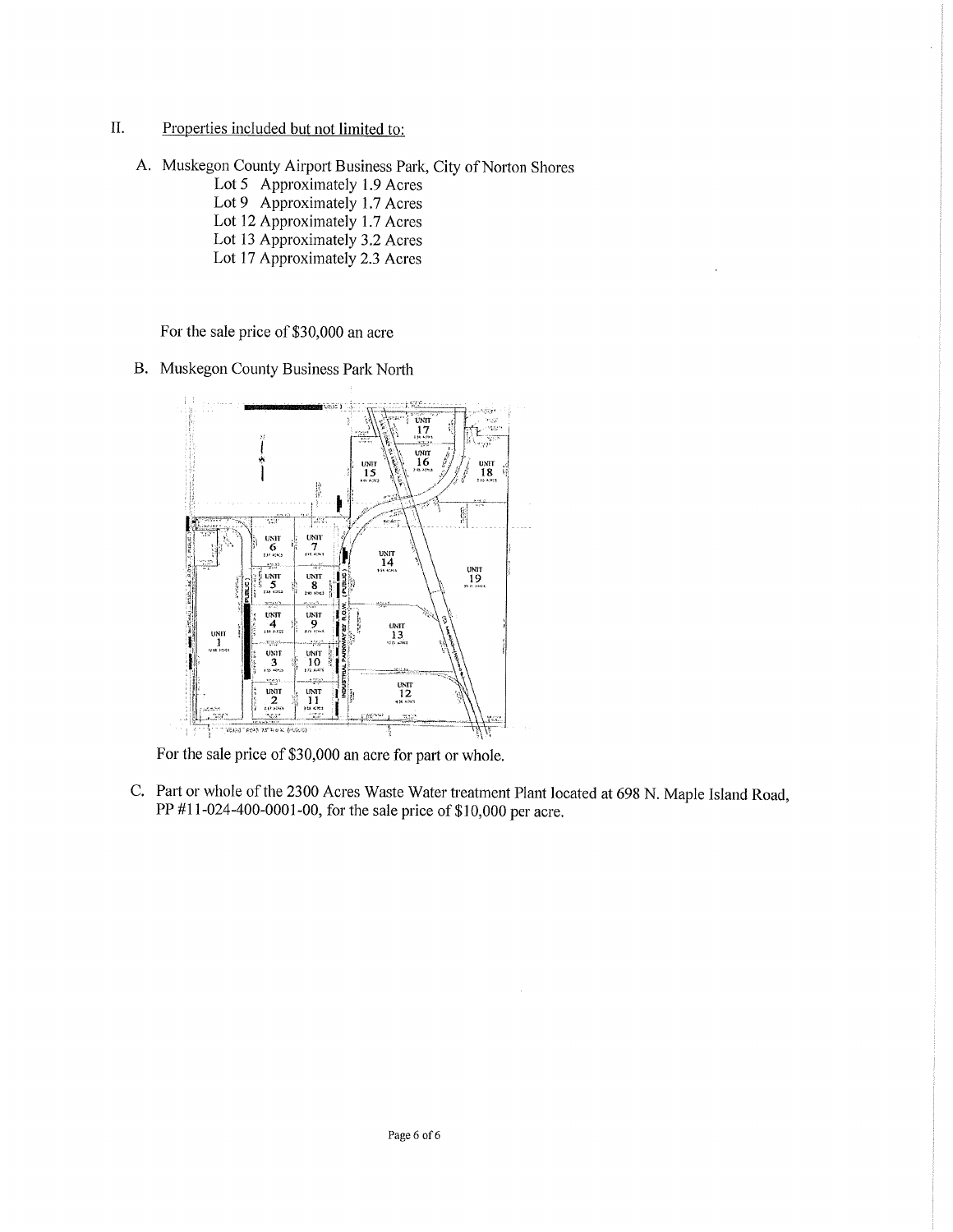# REQUEST FOR BOARD CONSIDERATION-COUNTY OF MUSKEGON

| <u>INLWULUT I UN DUAND UUNUIDLIVATIUN UUUNTI UI MIUUNLUUN</u>                                                                                                                                                                                                                                                                                                                                                                                                                                                                                                                                                                                                                          |                |                                                                   |                                           |          |                    |
|----------------------------------------------------------------------------------------------------------------------------------------------------------------------------------------------------------------------------------------------------------------------------------------------------------------------------------------------------------------------------------------------------------------------------------------------------------------------------------------------------------------------------------------------------------------------------------------------------------------------------------------------------------------------------------------|----------------|-------------------------------------------------------------------|-------------------------------------------|----------|--------------------|
| <b>COMMITTEE</b><br>Ways & Means                                                                                                                                                                                                                                                                                                                                                                                                                                                                                                                                                                                                                                                       |                | <b>BUDGETED</b>                                                   | NON-BUDGETED                              |          | PARTIALLY BUDGETED |
| REQUESTING DEPARTMENT<br>Administration                                                                                                                                                                                                                                                                                                                                                                                                                                                                                                                                                                                                                                                | COMMITTEE DATE | <b>REQUESTOR SIGNATURE</b><br>November 3, 2016<br>Jonathan Wilson |                                           |          |                    |
| SUMMARY OF REQUEST (GENERAL DESCRIPTION, FINANCING, OTHER OPERATIONAL IMPACT, POSSIBLE ALTERNATIVES)<br>A Request For Proposals for Commercial Real Estate Broker services was released on August 19,<br>2016. The bid deadline was September, 9, 2016 and five (5) responses were received. An RFP<br>Review Committee was formed and the proposals were evaluated. The committee recommends<br>awarding the Commercial Real Estate Broker services bid to Jones Lang LaSalle (JLL).                                                                                                                                                                                                  |                |                                                                   |                                           |          |                    |
| In JLL's response they indicated:<br>The JLL team has deep relevant experience in the Muskegon commercial real estate market and has provided integrated<br>real estate services to public sector clients throughout Michigan and across the nation. JLL is uniquely well-suited for the<br>assignment, with:                                                                                                                                                                                                                                                                                                                                                                          |                |                                                                   |                                           |          |                    |
| The depth and breadth of experience marketing properties in Muskegon and West Michigan. Bob Horn, our<br>brokerage lead, has successfully completed dozens of transactions in the local market including a deal at the<br>Muskegon Airport Industrial Park for Johnson Tech. Mr. Horn has received several awards from the Commercial<br>Alliance of Realtors for his outstanding work in West Michigan;<br>Proven bottom-line results in representing other county and government agencies in Michigan and across the<br>٠<br>nation;<br>An integrated real estate services approach that will allow us to align Muskegon County's real estate portfolio<br>with its strategic goals; |                |                                                                   |                                           |          |                    |
| Access to an expansive network of brokerage professionals and development firms; and<br>۰<br>Extensive and recent experience with projects of similar size and complexity<br>$\bullet$                                                                                                                                                                                                                                                                                                                                                                                                                                                                                                 |                |                                                                   |                                           |          |                    |
| JLL offers an opportunity for Muskegon County to attract national firms to our region, which will in<br>turn, lead to more jobs and increase our tax base. JLL provided a comprehensive strategy to market<br>County-owned property, and provided a competitive commission rate of 6%.                                                                                                                                                                                                                                                                                                                                                                                                 |                |                                                                   |                                           |          |                    |
| SUGGESTED MOTION (STATE EXACTLY AS IT SHOULD APPEAR IN THE MINUTES)                                                                                                                                                                                                                                                                                                                                                                                                                                                                                                                                                                                                                    |                |                                                                   |                                           |          |                    |
| Move to award a one (1) year Commercial Real Estate Broker services contract, with the option of<br>two (2) one (1) year extensions, to Jones Lang LaSalle (JLL) and that they be compensated by<br>commission fees.                                                                                                                                                                                                                                                                                                                                                                                                                                                                   |                |                                                                   |                                           |          |                    |
| ADMINISTRATIVE ANALYSIS (AS APPLICABLE)                                                                                                                                                                                                                                                                                                                                                                                                                                                                                                                                                                                                                                                |                |                                                                   |                                           |          |                    |
| <b>HUMAN RESOURCES ANALYSIS:</b>                                                                                                                                                                                                                                                                                                                                                                                                                                                                                                                                                                                                                                                       |                |                                                                   | <b>FINANCE &amp; MANAGEMENT ANALYSIS:</b> |          |                    |
|                                                                                                                                                                                                                                                                                                                                                                                                                                                                                                                                                                                                                                                                                        |                |                                                                   |                                           |          |                    |
| <b>CORPORATE COUNSEL ANALYSIS:</b>                                                                                                                                                                                                                                                                                                                                                                                                                                                                                                                                                                                                                                                     |                | <b>ADMINISTRATOR RECOMMENDATION:</b>                              |                                           |          |                    |
|                                                                                                                                                                                                                                                                                                                                                                                                                                                                                                                                                                                                                                                                                        |                |                                                                   |                                           |          |                    |
| If motion originates from a Statutory Board, Authority or Advisory Committee, please provide the date<br>the motion was approved by that Board/Authority/Committee                                                                                                                                                                                                                                                                                                                                                                                                                                                                                                                     |                |                                                                   |                                           |          |                    |
| <b>AGENDA NO.:</b><br><b>AGENDA DATE:</b><br><u> Wm16/11-153</u>                                                                                                                                                                                                                                                                                                                                                                                                                                                                                                                                                                                                                       |                | <b>BOARD DATE:</b>                                                |                                           | PAGE NO. |                    |
|                                                                                                                                                                                                                                                                                                                                                                                                                                                                                                                                                                                                                                                                                        |                |                                                                   |                                           |          |                    |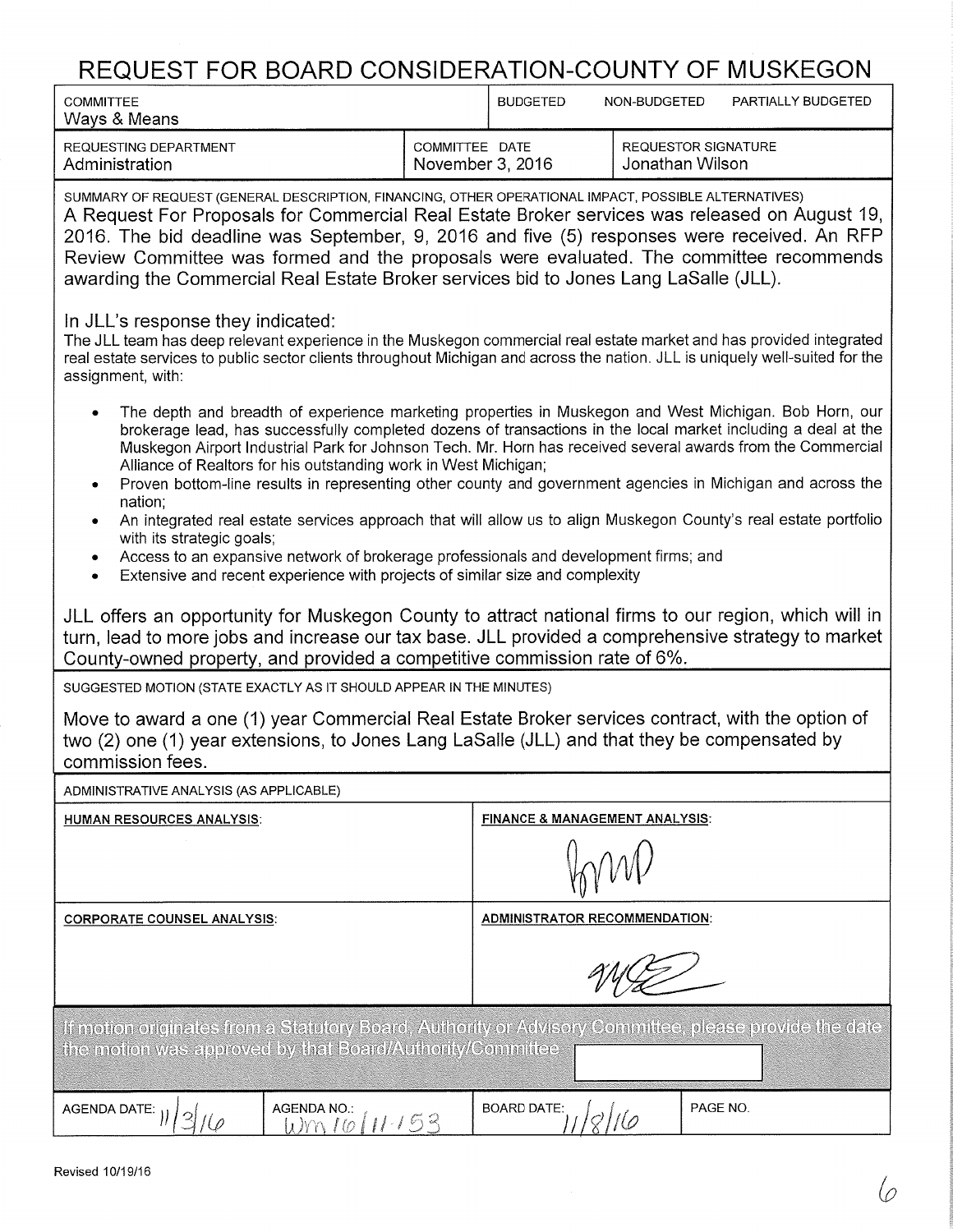| <b>MUSKEGON COUNTY PROPOSAL SUMMARY</b>      |                                                                                                          |                            |              |                                 |                |                                            |
|----------------------------------------------|----------------------------------------------------------------------------------------------------------|----------------------------|--------------|---------------------------------|----------------|--------------------------------------------|
|                                              |                                                                                                          |                            |              |                                 |                | ** MITN Solicitation Statistics**          |
| Commodity Number: 91889, 95883, 97135, 99884 |                                                                                                          |                            |              |                                 |                | 252<br>Vendors Received Notice:            |
|                                              |                                                                                                          |                            |              |                                 |                | Vendors Viewed Documents:<br>11            |
| Proposal: RFP 16-2236                        |                                                                                                          | Department: Administration |              |                                 | Release Date:  | 8/19/2016 Proposals Received:<br>$5 \vert$ |
|                                              | Product / Service: Commercial Real Estate Broker<br>Opening Date:<br>9/9/2016 No-Proposal Form Received: |                            |              |                                 |                |                                            |
|                                              |                                                                                                          |                            |              | <b>Pricing: Commission Fees</b> |                |                                            |
| Vendor Name & Address                        | Proposal Received                                                                                        | Scoring                    | For Purchase | For Sale                        | For Lease      | Comments                                   |
|                                              |                                                                                                          |                            |              |                                 |                |                                            |
| Core Realty Partners                         | Yes                                                                                                      | 55.8%                      | 7%           | 7%                              | 7%             | Senior Associate: \$125/ Hr                |
| 451 W Western Ave                            |                                                                                                          |                            |              |                                 |                | Sales Associate: \$75/ Hr                  |
| Muskegon MI 49440                            |                                                                                                          |                            |              |                                 |                | Admin Support: \$35/ Hr                    |
|                                              |                                                                                                          |                            |              |                                 |                |                                            |
| Colliers International - West MI             | Yes                                                                                                      | 61.8%                      | 7%           | 7%                              | 7%             |                                            |
| 333 Bridge St NW Ste 1200                    |                                                                                                          |                            |              |                                 |                |                                            |
| Grand Rapids MI 49504                        |                                                                                                          |                            |              |                                 |                |                                            |
|                                              |                                                                                                          |                            |              |                                 |                |                                            |
| Jones Lang LaSalle Michigan, LLC             | <b>Yes</b>                                                                                               | 72.4%                      | 6%           | 6%                              | 6%             |                                            |
| 226 East Hudson Ave                          |                                                                                                          |                            |              |                                 |                |                                            |
| Royal Oak MI 48067                           |                                                                                                          |                            |              |                                 |                |                                            |
| NAI Wisinski of West Michigan                | Yes                                                                                                      | 46.0%                      | 6%           | 6%                              | 6%             |                                            |
| 100 Grandville Ave SW Ste 100                |                                                                                                          |                            |              |                                 |                |                                            |
| Grand Rapids MI 49503                        |                                                                                                          |                            |              |                                 |                |                                            |
|                                              |                                                                                                          |                            |              |                                 |                |                                            |
| Signature Associates                         | Yes                                                                                                      | 67.8%                      | 4% **        | $8\%$ *                         | $3\%$ / 6 % ** | Listing commissions split 50/50 with       |
| 1675 E Mt Garfield Ste 175                   |                                                                                                          |                            |              |                                 |                | selling/ leasing broker                    |
| Muskegon MI 49444                            |                                                                                                          |                            |              |                                 |                | ** Commission received from listed         |
|                                              |                                                                                                          |                            |              |                                 |                | properties credited towards fee due        |
|                                              |                                                                                                          |                            |              |                                 |                |                                            |
|                                              |                                                                                                          |                            |              |                                 |                |                                            |
|                                              |                                                                                                          |                            |              |                                 |                |                                            |
|                                              |                                                                                                          |                            |              |                                 |                |                                            |
|                                              |                                                                                                          |                            |              |                                 |                |                                            |
|                                              |                                                                                                          |                            |              |                                 |                |                                            |

Department Recommendation:

Jones Lang LaSalle Michigan, LLC

Name of Buyer: Jamie Burmeister

 $\frac{1}{2}$ Signature:

Board Approval Date:

Director of Finance/Assistant County Administrator's Name: Beth Dick